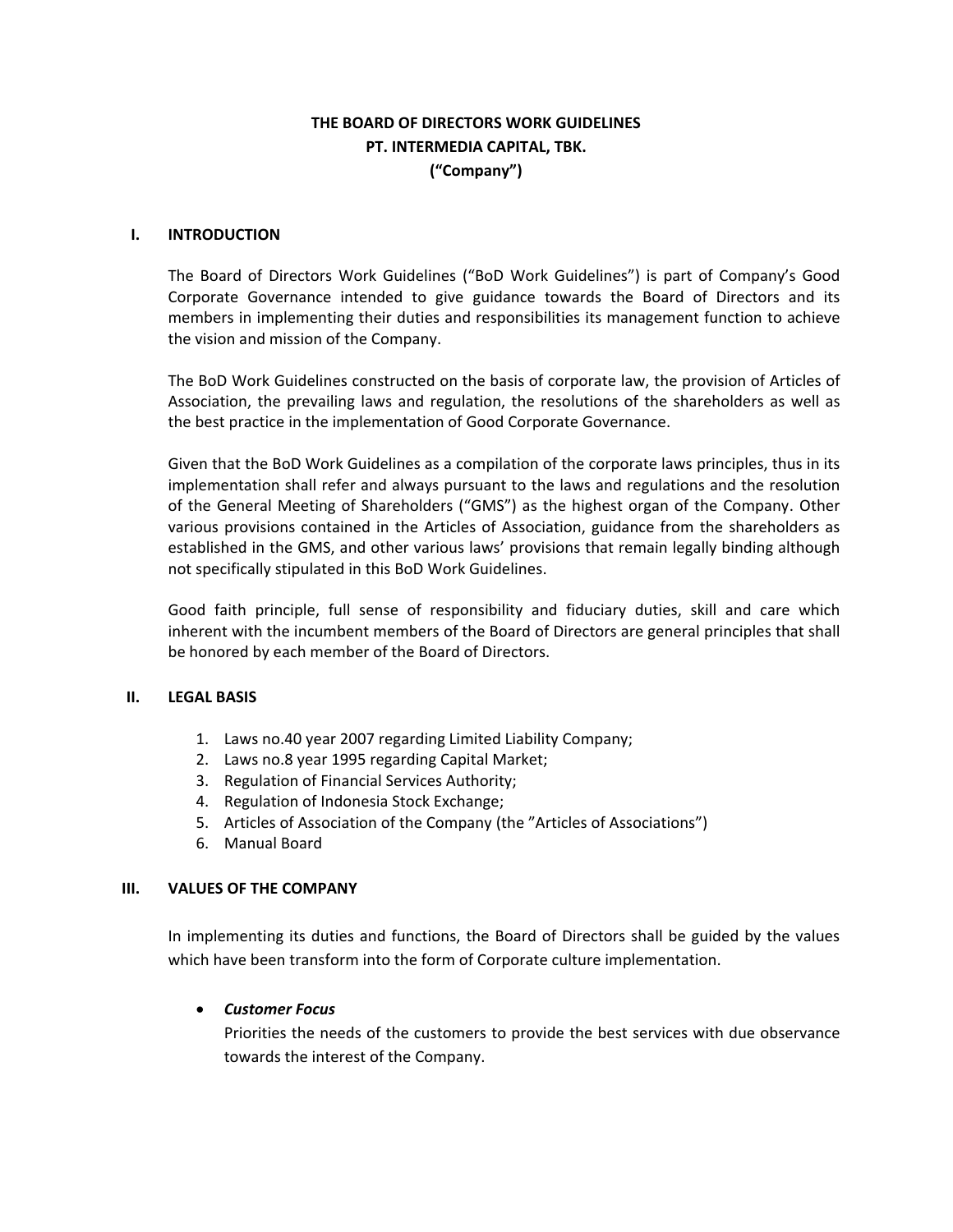## *Creativity and Innovation*

Eager to produce unique things and continue to make adjustments that have an economical value, in accordance with the interest of the Company.

## *Team Work*

The strength of cooperation between individual in the complementary group through an open communication and having the same commitment to the achievement of the objective of the Company.

## *Good Corporate Governance*

The practice of managing the Company in a secure and prudent manner with full consideration to the balance of the fulfillment of every interest of the stakeholders.

## **IV. MEMBERSHIP AND TERM OF SERVICE OF THE BOARD OF DIRECTORS**

## **1. The Board of Directors membership**

- a. The Company is managed and lead by the Board of Directors, at least comprising of 2 (two) Directors (including Independent Director) where one of them appointed as the President Director;
- b. The appointment and the dismissal of the members of the Board of Directors conducted by the GMS, where the said members of the Board of Directors appointed from professionals whose suggested by the Nomination and Remuneration Committee;
- c. If in any reason resulting the member of the Board of Directors become less than 2 (two) persons, within 90 (ninety) days from the occurrence of such vacancy, the GMS shall be held to meet the minimal number of members of the Board of Directors. This provision shall apply mutatis mutandis for the occurrence of vacancy of the Independent Director position;
- d. If by any event the Company has no members of the Board of Directors, thus in temporary basis, the Board of Commissioners or member of the Board of Commissioners that were appointed in the Meeting of the Board of Commissioners shall be obliged to carry out the duties and function of the Board of Directors, with an obligation to request an Extraordinary GMS by the Board of Commissioners in order to fill the vacancy and appointed the new Board of Directors, where such request shall be conducted at the latest of 90 (ninety) calendar days upon the occurrence of such vacancy; and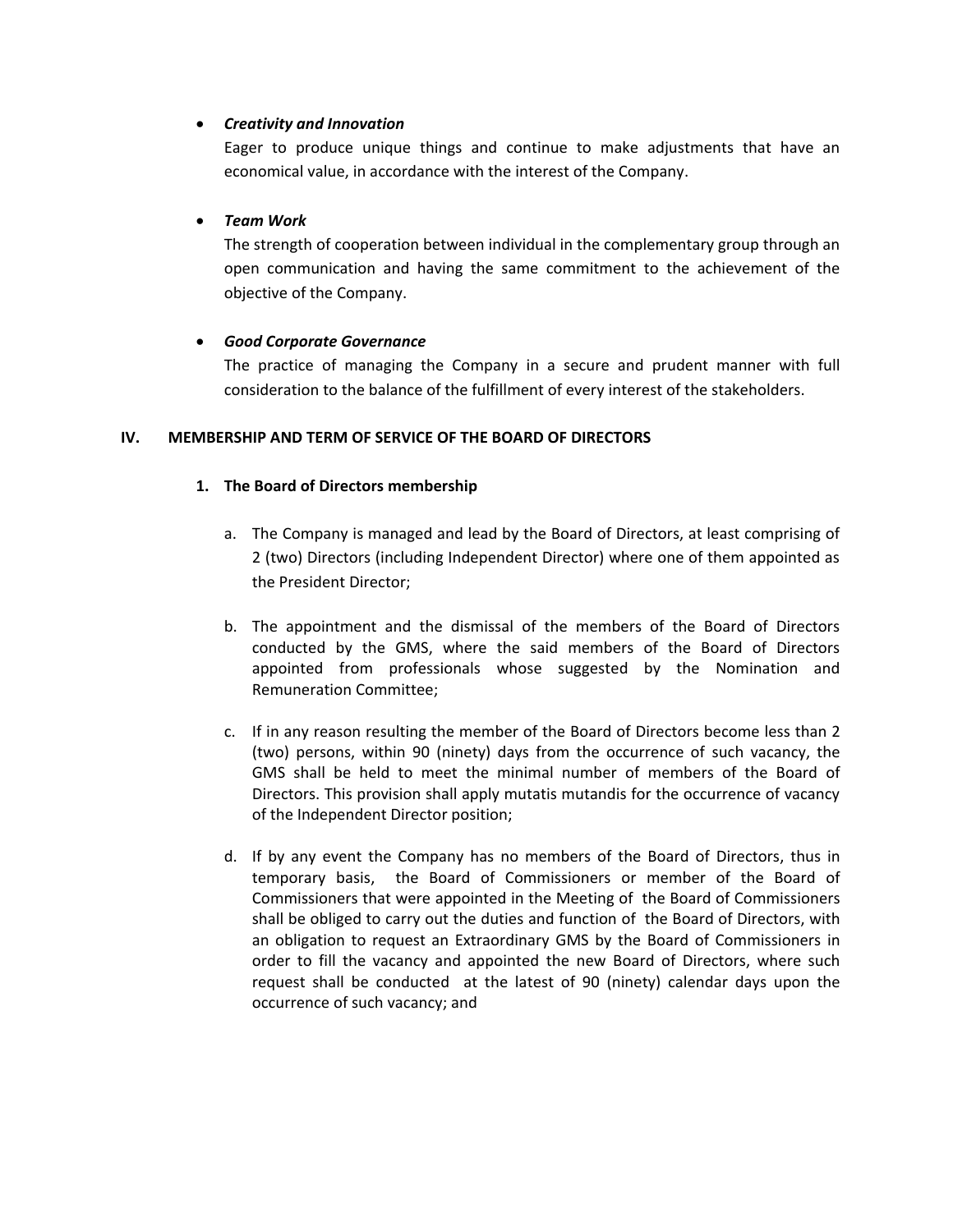- e. The Company shall has a minimal of 1(one) Independent Director. Each of Independent Director, prior or during the office shall fulfill the following the independency requirements:
	- has no affiliation with the major shareholders of the Company, at least within 6 (six) months prior to the appointment as the Independent Director;
	- has no affiliation with the member of Board of Commissioners or other members of the Board of Directors from Candidates for Listed Company;
	- has no concurrent positions as director in other Company; and
	- not being an insider of any institution or capital market supporting profession which his/her services used by the Company within 6 (six) month prior the appointment as the Independent Director.

## **2. Term of Service of the Board of Directors**

- a. Term of Service of each member of the Board of Directors shall be 5 (five) years commencing from the date of GMS that appointed him/her and can be reappointed for one following term of service without prejudice the rights of GMS to dismiss him/her at any time.
- b. The position of members of the Board of Directors shall terminate if:
	- Term of service ended;
	- Tenders his/her resignation in accordance with prevailing provisions;
	- Passes away;
	- Dismissed by virtue of a resolution of the GMS; or
	- No longer comply with the requirements of the prevailing laws and regulations.
- c. Temporary Dismissal of members of the Board of Directors
	- The Board of Commissioners through a majority vote, at any time are entitled to suspend one or more members of the Board of Directors in conditions; (i) If the member of the Board of Directors acts contradict with the Articles of Association; and (ii) neglect his/her obligation or there are compelling reasons for the Company;
	- shall be notified in writing towards the respective person with enclosing the reasons of such acts; and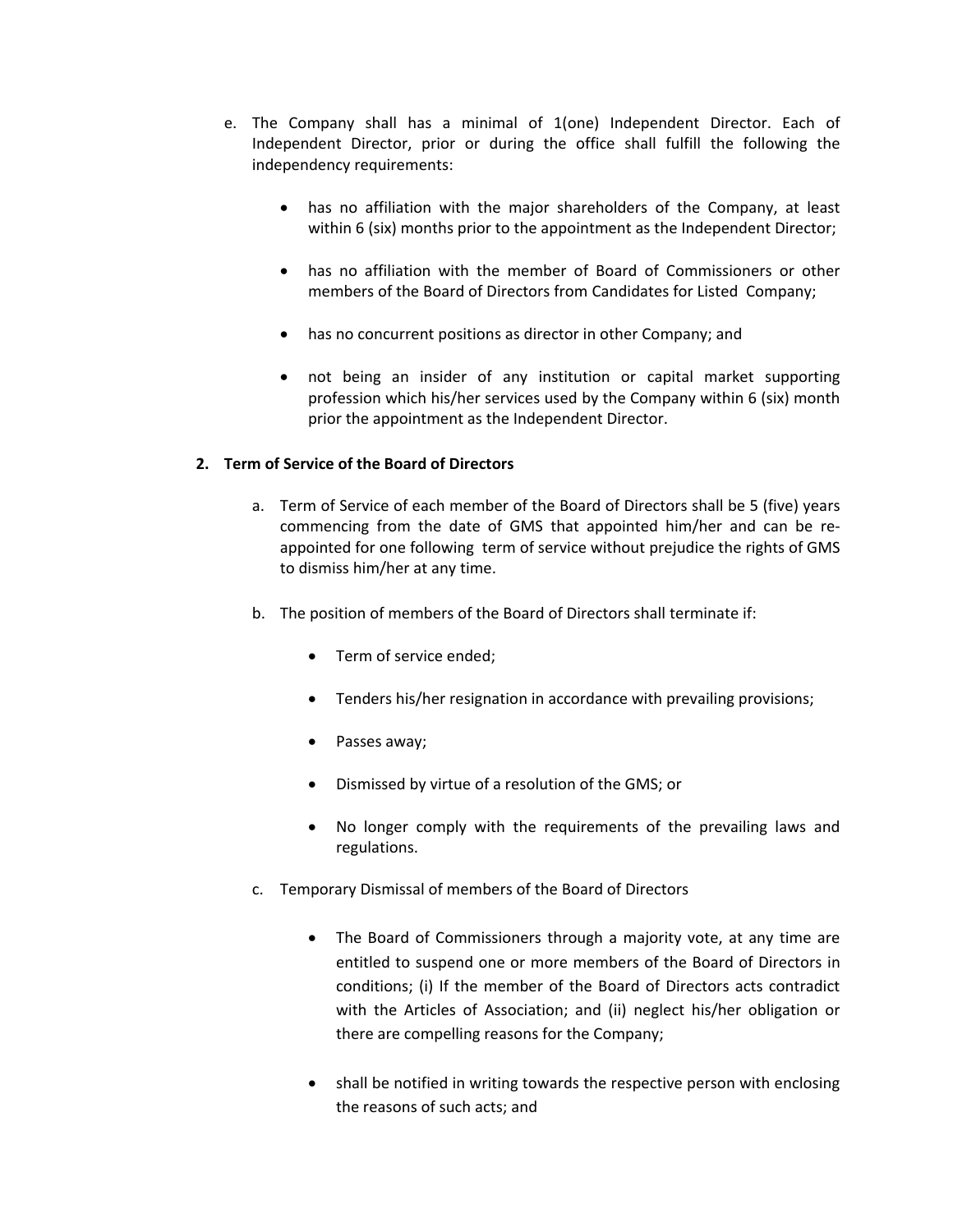- in 90 (ninety) calendar days after the suspension of one or more members of the Board of Directors, thus the members of the Board of Commissioners shall request the convene of GMS to resolve whether the member of the Board of Directors dismissed permanently or returned to his/her position, by firstly giving opportunity to the member of the Board of Directors that temporary dismissed to attend and defense himself/herself. If the GMS is not convene within 90 (ninety) calendar days after the suspension, thus the said temporary dismissal shall be considered as null and void;
- d. The member of the Board of Directors who indicated in financial crime involvement as stipulated in the prevailing laws, will temporarily be disabled from his/her duties and responsibilities as a member of the Board of Directors until the matter is resolved and/or decision regarding the issue has been made;
- e. The members of the Board of Directors are entitled to resign from his/her position by notified in writing his/her intention to the Company, at least 90 (ninety) calendar days prior his/her resignation;
- f. The member of Board of Directors shall submit resignation as the member of Board of Directors to the Company if proven guilty his/her involvement in financial crime and has been decided by legally binding court decision;
- g. The resigned or dismissed members of Board of Directors held accountable in the GMS, over the implementation of his/her duties commencing from his/her appointment up till the date resignation enactment; and
- h. If one of the member of Board of Directors resigned and dismissed prior to his/her term of service ended, thus the term of service of his/her substitute shall be the remained term of service of the member of the Board of Director that he/she substitute.

## **V. THE INTRODUCTION AND ENHANCEMENT OF CAPABILITY PROGRAM**

In order for the smoothness of their duties implementation, it is a mandatory for the Board of Directors to participate in the program of Introduction and Enhancement of knowledge for the members of the Board of Directors. The Introduction program shall be given in the form of presentation, meetings and visit to the facilities of the Company and its Subsidiaries, introduction with the Division Heads and staff of the Company and any other programs.

Other than the introduction program, the members of the Boards of Directors shall follow the Introduction and Enhancement of Capability Program in order to follow the new development regarding the Company and its activities. The provisions in relation to the implementation of the Introduction and Enhancement of the Capability Program shall be stipulated in the Board Manual of the Company.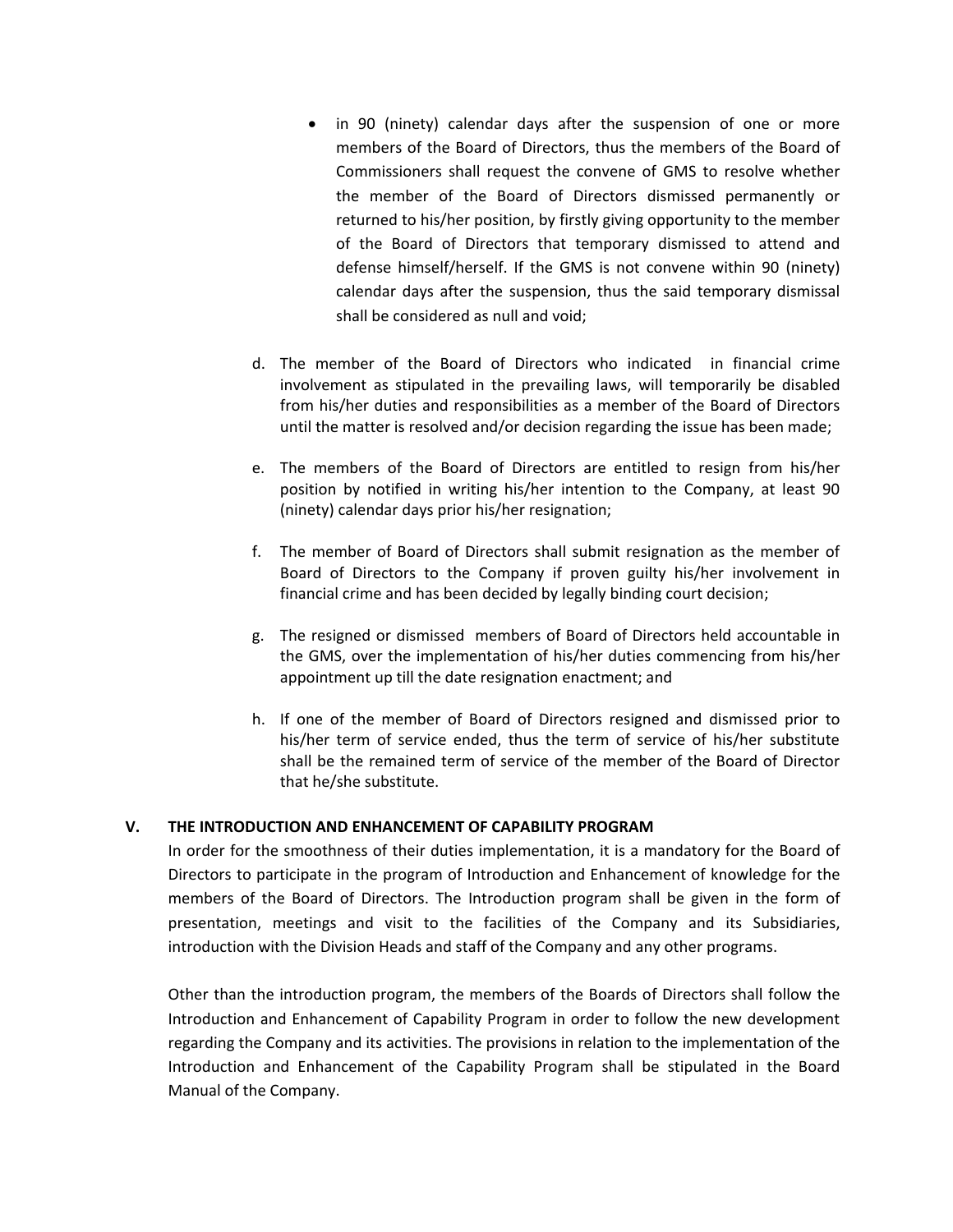## **VI. RESPONSIBILITIES OF THE BOARD OF DIRECTORS**

The Board of the Directors is the organ of the Company that has full responsible over the management of the Company for the best interest and objective of the Company as well as represent the Company either within or outside the Court pursuant to the provisions of Articles of Association of the Company. The position of Board of Directors is a collective position and for therefore each action of the member of the Board of Directors in implementing his/her duties and authorities shall complied with the distribution of his/her duties and authorities, however in the implementation remain a joint responsibility of all members of the Board of Directors.

## **VII. DUTIES, AUTHORITIES AND OBLIGATION OF THE BOARD OF DIRECTORS**

- 1. The Board of Directors shall be in charge to run every action that relate with management and shall responsible to such Company' management for the Company's interest in accordance with the purpose and objective of the Company.
- 2. In implementing its duties as mentioned above, thus:
	- a. The Board of Directors is authorized to:
		- i. Represent the Company either within or outside the Court concerning any matters and circumstances, legally bind the Company with the other parties and other parties to the Company, and take any actions either concerning the management or ownership over Company's assets with certain boundaries as stipulated in the Article of Associations and the provisions of the prevailing laws and regulations;
		- ii. To establish policies that considered appropriate in the management of the Company;
		- iii. To arrange the transfer of power in representing the Company within and outside the Court to a person or several people of the Boards of Directors who specifically appointed for such task or to a person or several people who are the Company's employees either individually or jointly or to a person or other entities outside of the Company;
		- iv. To set the provisions regarding Company's human resources including the determination on salary, pension or retirement benefits, production services and other remunerations for the employees of the Company pursuant to the prevailing laws and regulations;
		- v. To appoint, give reward or sanction and dismissed the employees of the Company pursuant to the regulation of human resources of the Company and the prevailing laws and regulations;
		- vi. To form the Corporate Secretary function.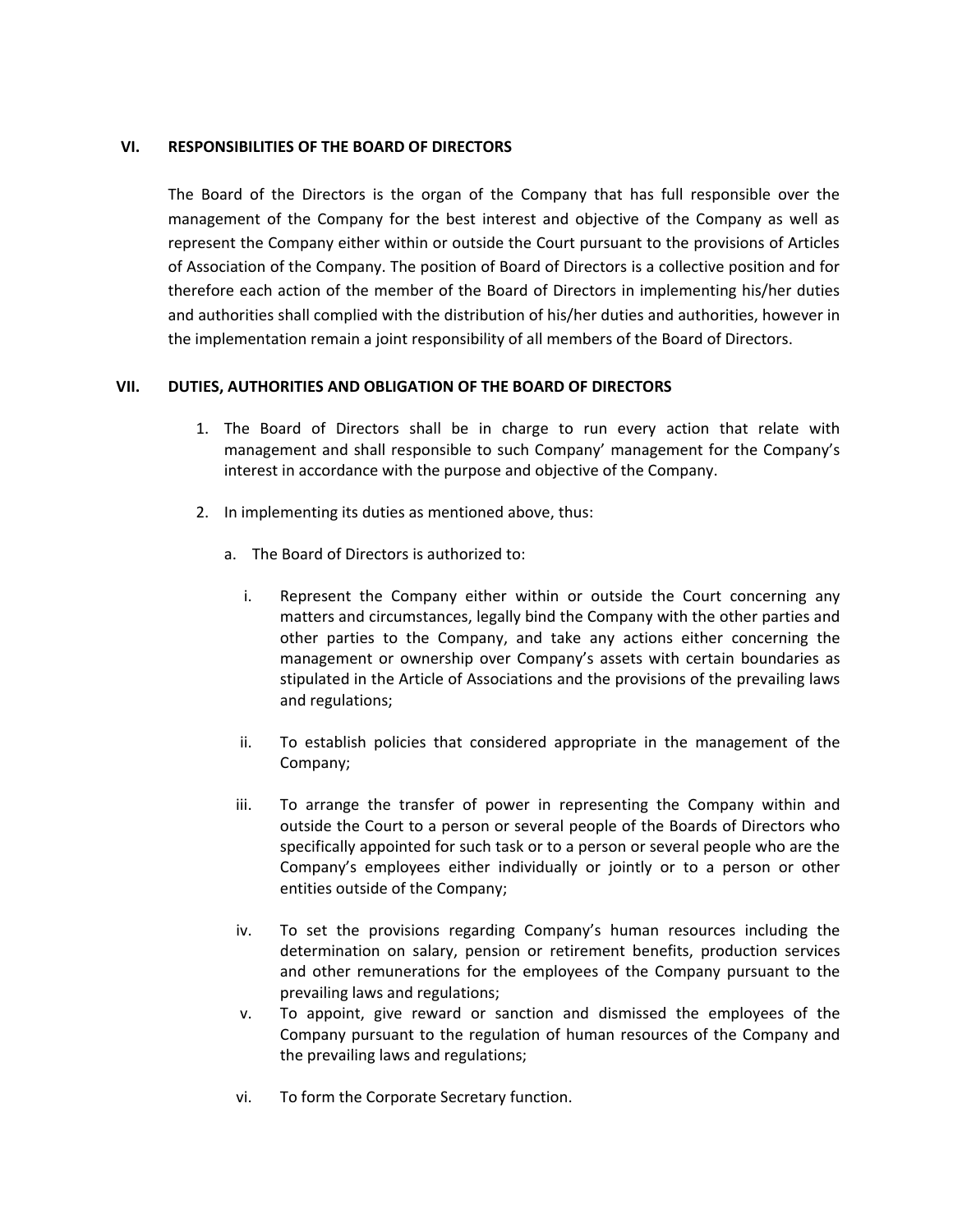- b. The Board of the Directors are obliged:
	- i. to try its best and guaranty the implementation the business and activities of the Company in accordance with purpose and objective as well as its business activities;
	- ii. to prepare Long Term Plan and Company's budget and other business plan, including its amendments prior to the commencing of the following financial year;
	- iii. to hold and store the Shareholders Register, Special Register, Minutes of GMS, and Minutes of Meeting of the Board of Directors pursuant to the Article of Association and provisions of the prevailing laws and regulations;
	- iv. to provide Annual Report as a form of the Company's management responsibilities pursuant to the provisions of the prevailing laws and regulations in Capital Market, as well as deliver the annual report upon review from the Board of Commissioners, to the GMS for approval and to be ratified.
	- v. to give explanation to the GMS with respect to the Annual Report;
	- vi. to submit the audited Annual financial Statement of the Company to the Boards of Commissioners;
	- vii. to set the accounting system pursuant to the Financial Accounting Standard;
	- viii. to provide periodic report using methods and time schedule in accordance with the applied provisions, as well as other reports requested by the Board Commissioners and/or shareholders, with due observance to the prevailing laws and regulations especially the regulations of Capital Market;
	- ix. to prepare the organizational structure complete with details and duties;
	- x. to give explanation regarding every issue questioned or requested by the Board of Commissioners and shareholders, with due observance to the laws and regulations especially the regulations in Capital Market;
	- xi. to convene Annual GMS within the period of at least 6 (six) month after the end of financial year;
	- xii. to convene Meeting of the Board of Directors periodically at least once a month and joint meeting with the Board of Commissioners periodically at least once in 4 month;
	- xiii. to perform Good Corporate Governance principles in every business activity in every stage and level of organization;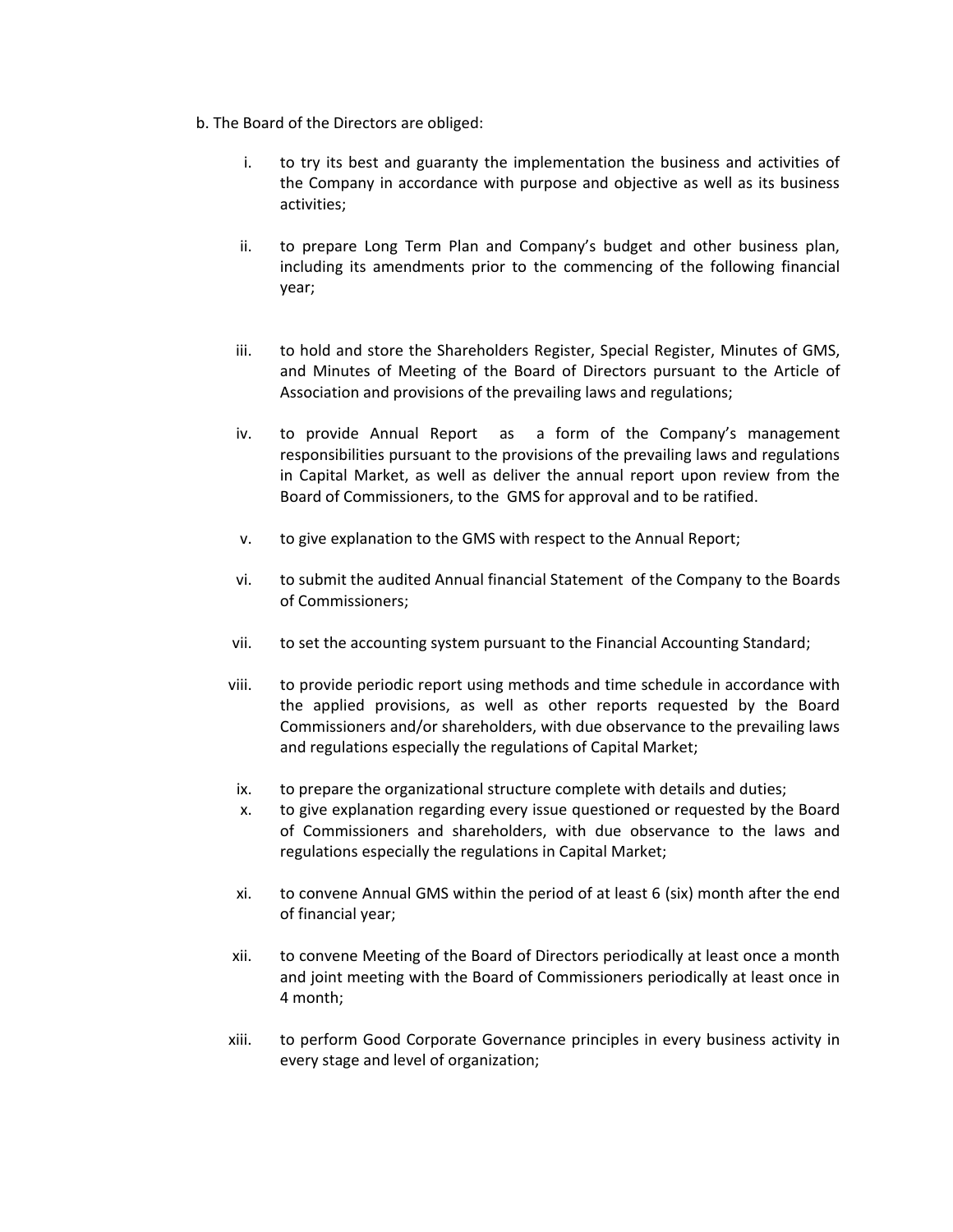- xiv. in implementing the Good Corporate Governance in the Company as well as supporting the affectivity of its responsibilities, the board of Directors could form a committee. In the event of forming a committee, the Board of Directors shall evaluate the committee performance every end of the financial year;
- xv. to enhance the risk management system consistently including performing evaluation sustainably in the Company;
- xvi. to run any other obligations in accordance with the set forth provisions which stipulated in the Articles of Association and established by the GMS pursuant to the prevailing laws and regulations;
- c. Each member of the Board of Directors shall have full responsibility severely and jointly towards the harm suffers by the Company resulting from mistakes and omission by the Boards of the Directors in implementing their duties.
- d. The members of the Directors shall not hold accountable over the harm suffers by the Company as mentioned above if they can prove:
	- i. the detriment are not resulting from his/her mistakes or omission;
	- ii. has carried out the management with good faith, full sense of responsibility, and in prudent manner for the interest and in accordance with the purpose and objective of the Company;
	- iii. not having conflict of interest directly or indirectly with the management actions that causing the detriment; and
	- iv. has engaged actions to prevent the emerging and the continuing of the said detriment.
- 3. To take notice the provisions of the Articles of Association and the prevailing laws and regulations, the Board of Directors shall need to obtained approval from the Board of Commissioners in the case of:
	- a. To receive and give loan on behalf of the Company (not including) withdraw money from the bank with amount equal or higher than 20% from the Company's equity.
	- b. To establish a new company or undertake equity participation in other company either within or outside with investment amount equal or higher than 20% from the Company's equity.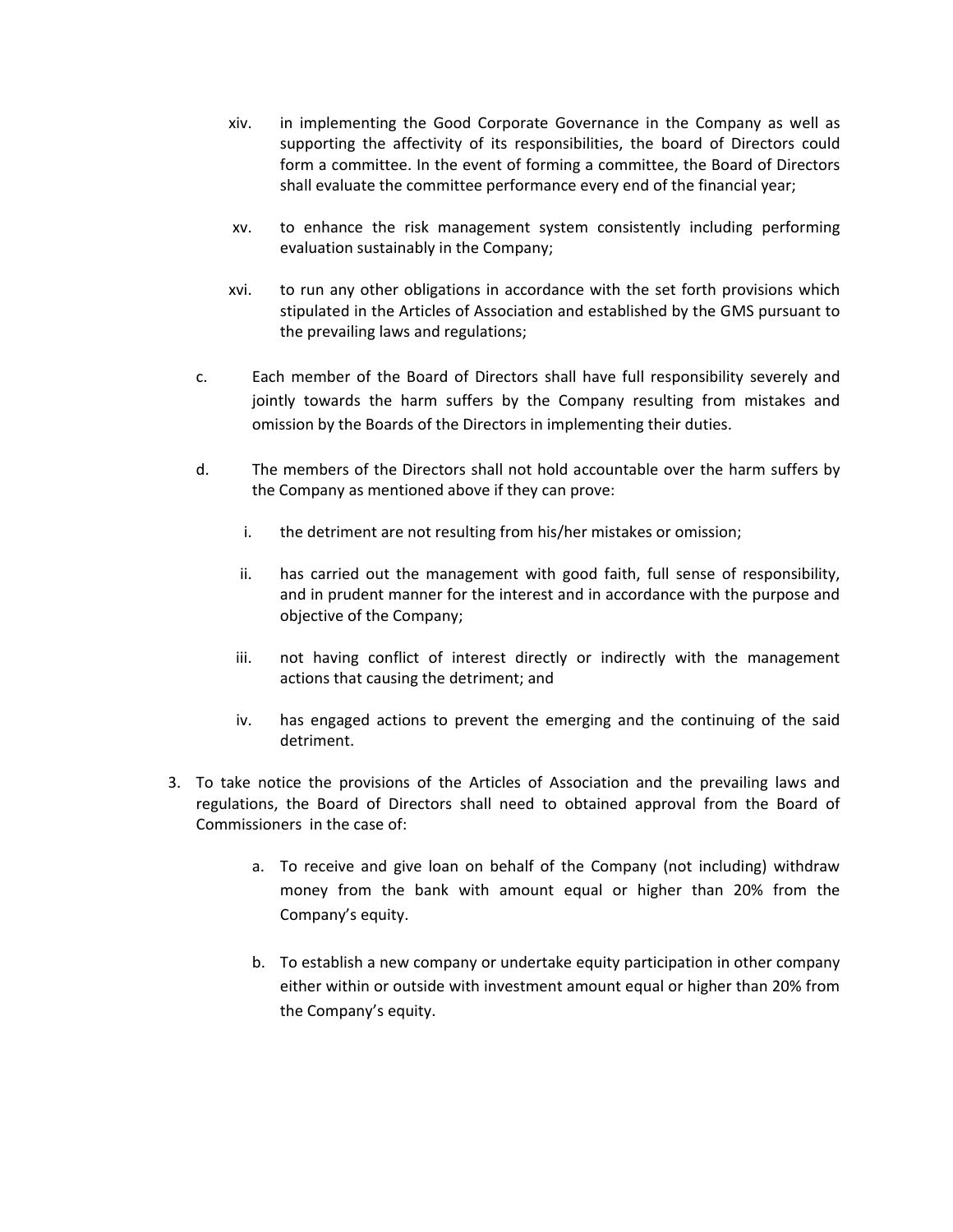- 4. The actions below could be carried out by the Board of Directors upon obtained approval from GMS with due observance to the prevailing laws and regulations in Capital Market to:
	- a. perform material transaction with values higher than 50% as stipulated in the prevailing laws and regulations in Capital Market;
	- b. perform transaction that contains conflict of interest as stipulated in the prevailing laws and regulations in Capital Market.
- 5. The Board of Directors shall need obtained approval from the GMS to: The legal action to transfer Company's assets or granting security interest of the Company's assets of more than 50% (fifty percent) of the total net assets of the Company in 1 (one) transaction or more, either related to one another or not, in the period of 1 (one) financial year.
- 6. The Board of Directors is unauthorized to represent the Company if:
	- a. The occurrence of disputes before the Court between the Company and the member of the Board of Directors; or
	- b. The member of the Board of Directors has conflict of interest with Company.
- 7. In the situation that occurred as mentioned above, thus the parties who entitled to represent the Company are:
	- a. The other member of the Board of Directors who have no conflict of interest with the Company;
	- b. The Board of Commissioners in the event that all of the members of the Board of Directors have conflict of interest with the Company; or
	- c. Other Parties appointed by the GMS in the situation that all of members of the Board of Directors and the members of the Board of Commissioners have conflict of interest with the Company.

## **VIII. CODE OF CONDUCT**

## **1. At all times perform in accordance with the work ethics**

In performing their duties and responsibilities the Board of Directors shall constantly acts in accordance with the Work Ethics, as follows: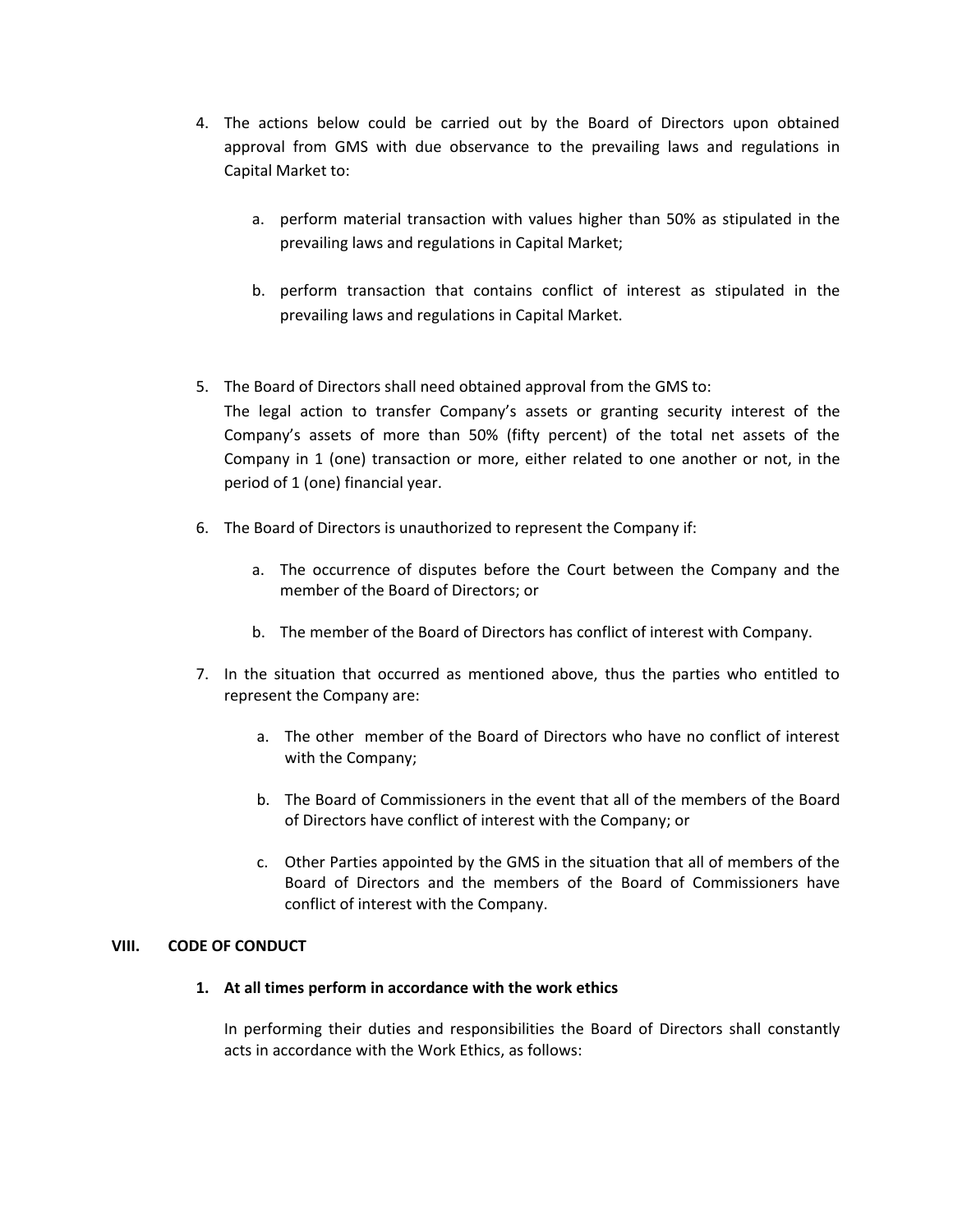- a. The members of the Board of Directors are basically forbidden to conduct a transaction that has conflict of interest;
- b. The members of Board of Directors shall fill in special register that contains their share ownership and/or their families on other Company;
- c. The members of Board of Directors shall disclose any conflict of interest transaction, and the said members of the Board of Directors shall not involve in any process of decision making of the Board of Directors that relate to the said matter;
- d. The Board of Directors is forbidden to conduct act that violates the prevailing laws which may result a state financial and economic loss.

## **2. At all times maintain the confidentiality of the information**

- a. The Board of Directors are responsible in maintain the confidentiality of Company's information;
- b. The confidential information obtained during his/her office in the Board of Directors shall be kept strictly confidential pursuant to the prevailing laws and regulations;
- c. The Board of Directors shall take initiative to disclose not only for the required issues by the laws and regulations, but also any important matters that very important for the decision making by the Stakeholder.

## **3. Shall not take any advantages and/or the Company's business opportunities for his/her own.**

The Boards of Directors are forbidden to take personal benefits from the Company's activities.

#### **4. Shall comply with the prevailing laws and regulations.**

Comply with the Articles of Association and the prevailing laws and regulations as well as the GMS resolutions.

#### **5. Exemplary**

Shall give exemplary by encouraging the realization of ethical behaviors and uphold the Company's ethical standard;

#### **6. Anti-Bribery**

The Board of Directors are not allowed to ask or receive gifts and that alike from the interested Parties, for him/herself, families or partners where such acts may affect his/her objectivity in representing the Company's interest.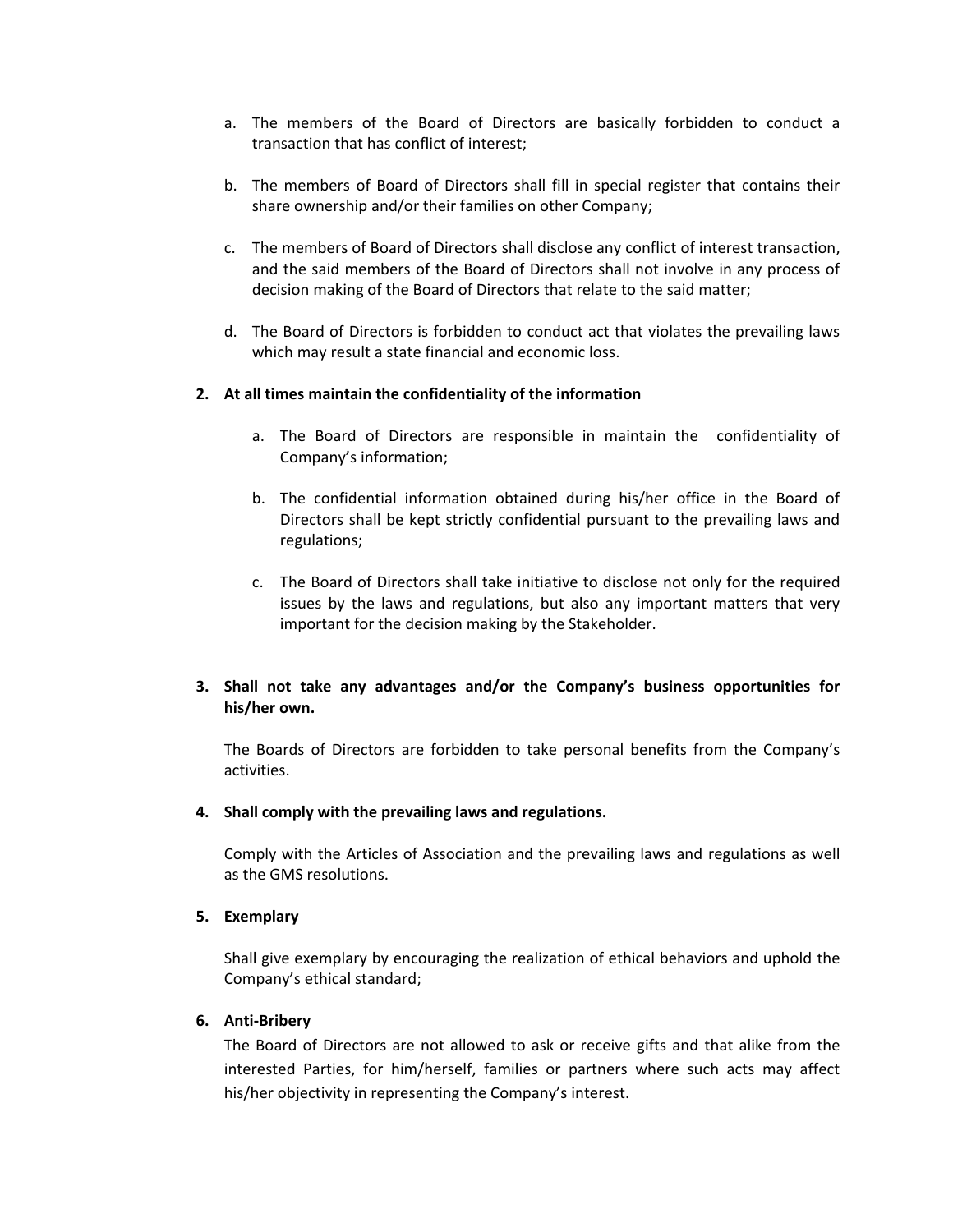### **IX. CONFLICT OF INTEREST**

A Director shall avoid being in the position where his/her personal interest may conflict with his/her duties in the Company. The transaction where there is a Director who have conflict of interest must obtained an approval from the Board of Directors, implemented with the requirements that consider common in its utilization in the said industry and fulfill the provisions of the prevailing laws and regulations regarding the affiliation transaction and/or transaction that contain conflict of interest. The Director who has conflict of interest are prohibited to participate in the decision making process with respect to the agenda where he/she has conflict of interest.

## **X. RELATIONSHIP WITH THE STAKEHOLDERS**

- a. Shall honor the Stakeholders rights that arise based on the prevailing laws and regulations and or agreements made by the Company and Stakeholder;
- b. to ensure that the Company carry out its corporate social responsibilities;
- c. to ensure that the assets and location of the business as well as other Company's facilities fulfilled the prevailing laws and regulations;
- d. the Company shall not discriminated based on someone ethnicity background, religions, sex, age, physical disadvantages or other special conditions that protected by the laws and regulations in employed, determination of the salary, provisions of training, determination of career path as well as in the determination other work requirements for the employees.
- e. The Board of Directors shall provide a working environment that free from any form pressures.

## **XI. CONCURRENT POSITIONS**

The member of the Board of Directors may hold concurrent positions with the following conditions:

- 1. As a member of the Board of Directors of a maximum 1(one) Issuer or other Public Company;
- 2. As a member of the Board of Commissioners of a maximum 3 (three) Issuers or other Public Company;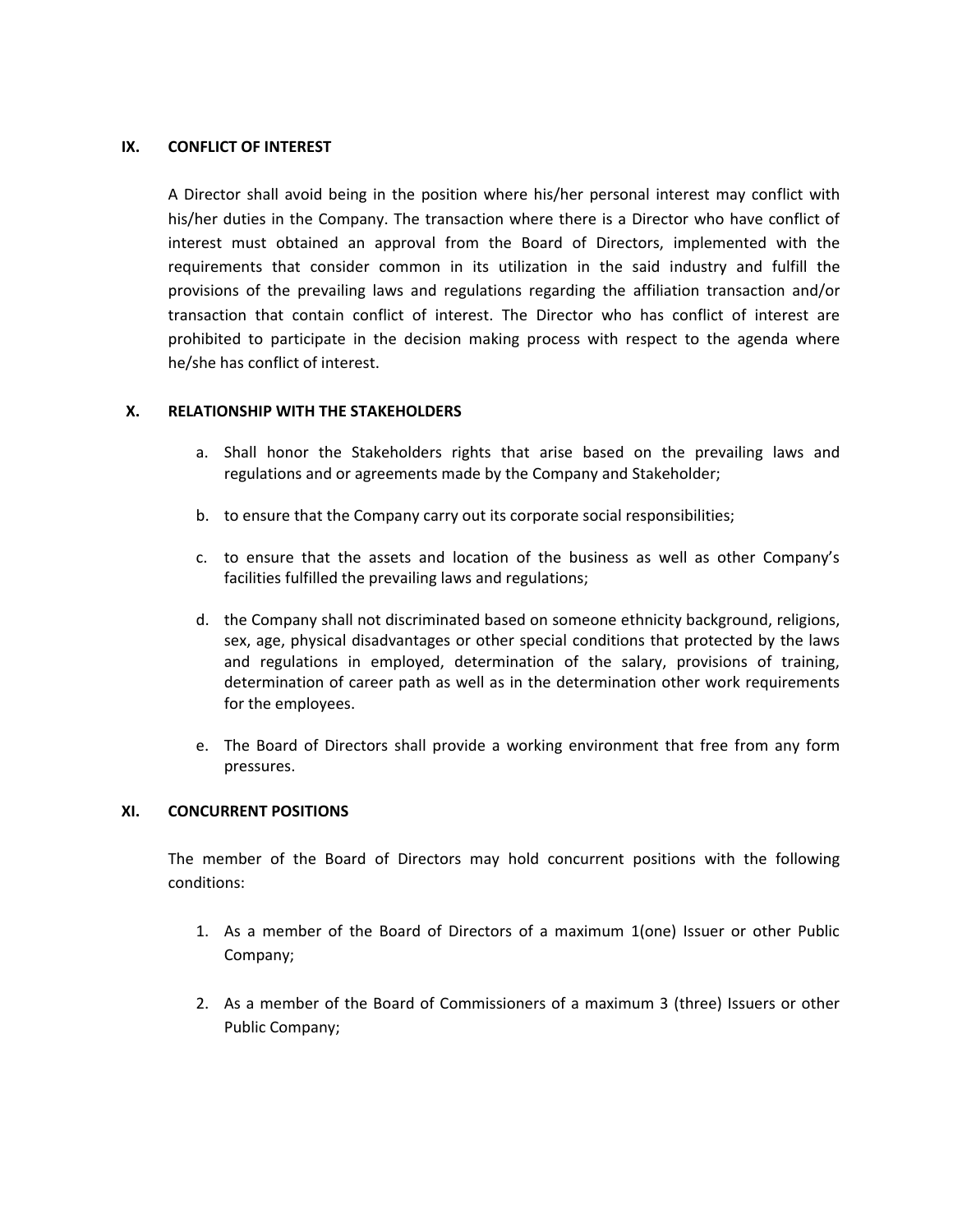3. As a member of Committee of a maximum 5 (five) committees in the Issuer or other Public Company where the concerned are also serves as the member of the Board of Directors and the member of the Board of Commissioners.

## **XII. MEETING OF THE BOARD OF DIRECTORS**

## **1. General**

- a. The Meeting of the Board of Directors means a meeting that shall be convened by the internal of the Company's Board of Directors ("Internal Meeting") and the Board of Directors Meeting that shall be attended by the Board of Commissioners ("Joint Meeting");
- b. The Meeting of the Board of Directors shall be convened in the domicile of the Company or in the place where the main business activities of the Company or in other places within the territory of Republic of Indonesia as determined by the Board of Directors;
- c. The Board of Directors Meeting shall be presided by the President Director; and
- d. In the event that the President Director absent or unavailable which impediment need not be proven to third party, thus the Board of Directors Meeting shall be chaired by other member of the Board of Directors appointed by the meeting attendee.

## **2. Schedule and Agenda of the Meeting of Board of Directors**

- a. The Internal Meeting shall be convened periodically at least 1 (one) time in a Month on Tuesday of the second week, unless otherwise specified;
- b. The joint meeting shall be held periodically at least 1 (one) time in 4 (four) month;
- c. The Board of Directors Meeting may be held outside of the regular schedule, when deemed necessary by:
	- i. One or more members of the Board of Directors;
	- ii. Written request by one or more members of the Board of Commissioners; or
	- iii. Written request by one or more shareholders who have the majority voting rights by mentioning matters that will be discussed or more that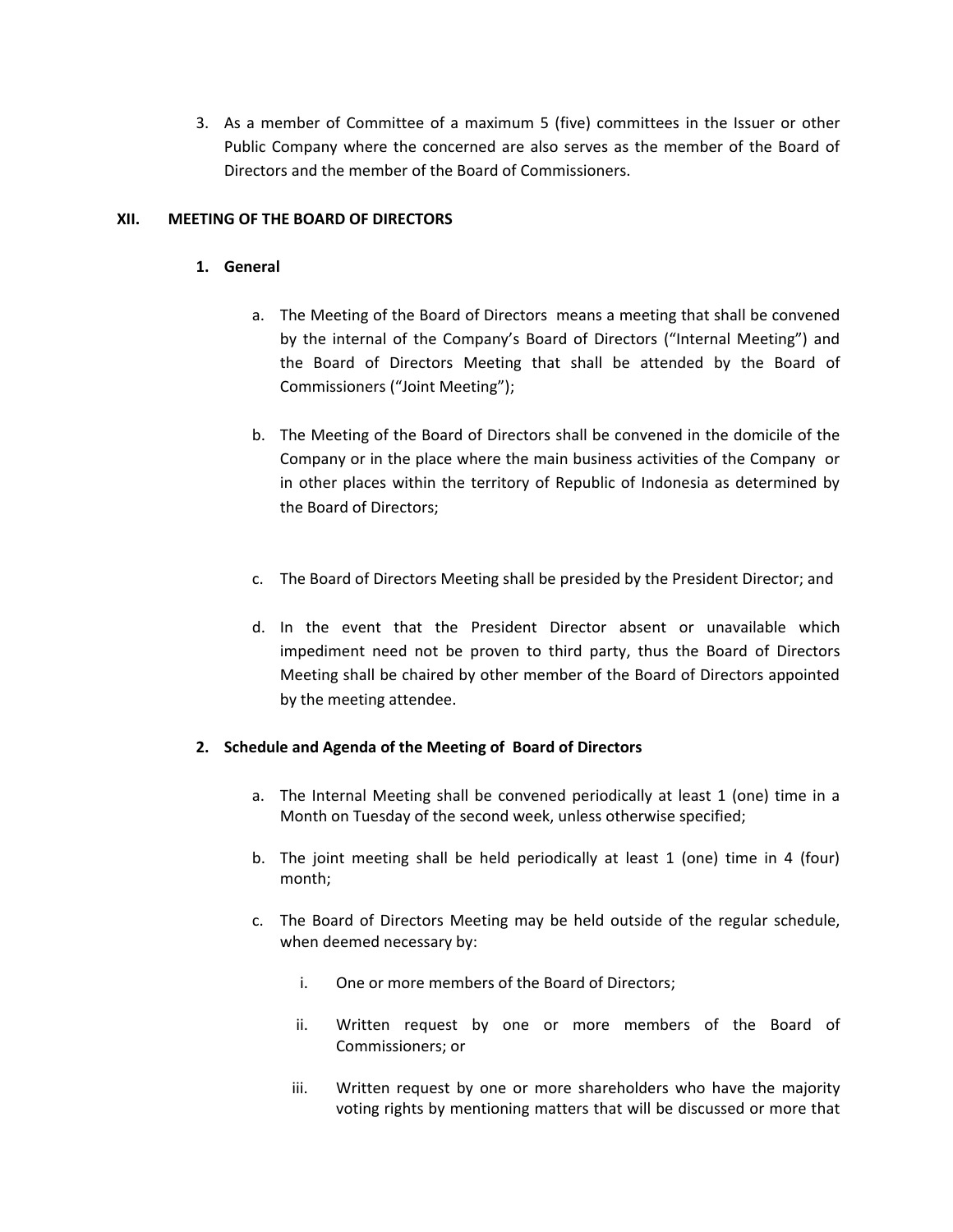jointly representing the 1/10 of the total number of shares with the valid voting rights;

- d. The Meeting of Board of Directors invitation shall be carried by a registered mail or by letter that shall be directly delivered to each member of the Board of Directors by obtaining a receipt at least 3 (three) working days prior to the commencement of the meeting with take full into account the invitation date and meeting date;
- e. The Board of Directors Meeting Invitation shall include the agenda, date, time and venue of the meeting;
- f. Each member of the Board of Directors entitled to suggest the agendas of the meeting that will be held; and
- g. The Board of Directors Meeting Invitation is not required if all members of Board of Directors attend the meeting.

#### **3. Quorum and Meeting Resolution**

- a. The Meeting of the Board of Directors is valid and entitled to adopt legally binding resolutions, if attended by more than 50% (fifty percent) of the total number of members of the Board of Directors and/or his/her representative;
- b. A Director can be represented at the Board of Directors Meeting only by the other member of the Board of Directors virtue of a power of attorney given specifically for this matter;
- c. One of member of the Board of Directors can represent other member of the Board of Directors;
- d. The resolution of the Board of Directors shall be based on good faith, rational judgment and through in depth investigation towards relevant matters, suffice information and free from conflict of interest made independently by each member of the Board of Directors;
- e. The resolution of the Board of the Directors Meeting shall be adopted through deliberation to reach consensus if the consensus could not be reach thus the resolution shall be adopted by majority vote;
- f. Each member of Board of Directors entitled to cast 1 (one) vote and added 1 (one) additional vote for the member of the Board of Directors that he/she represent;
- g. In the event of tie vote, thus the Chairman of the Board of Directors Meeting shall have a decisive decision, unless in the Board of Directors where attend and/or represented by 2 (two) members of Directors or where 2 (two) members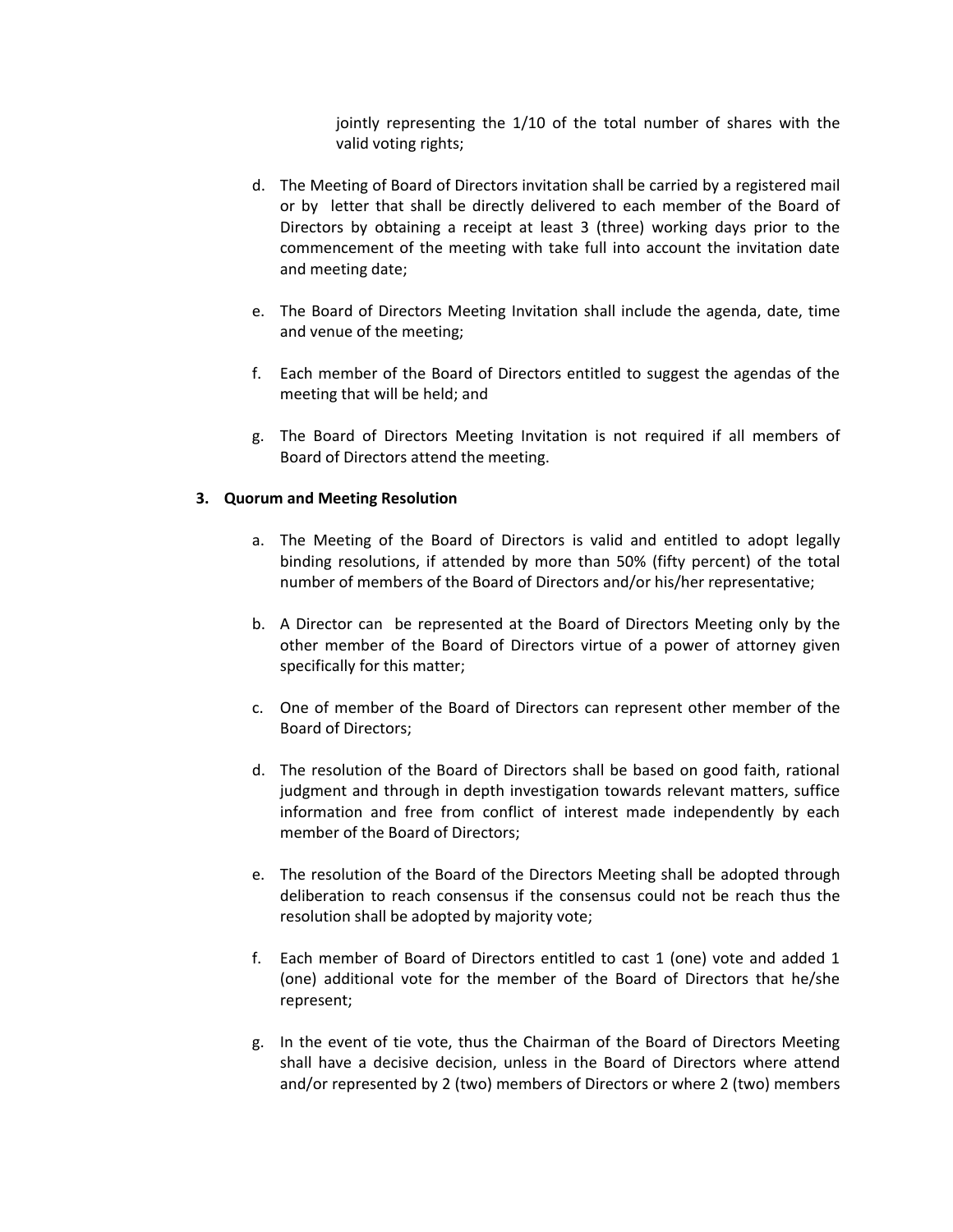of the Board of Directors who able to cast vote, thus the Chairman of the Board of Directors meeting shall not have a decisive vote;

- h. Blank vote and invalid vote shall be deemed uncast and is not counted when determining the total casting votes; and
- i. The Board of Directors shall adopt valid resolution and legally binding without convening a Board of Directors Meeting; with conditions all of members of the Board of Directors have given approval in relation to such resolution by signed writing approval. The resolution adopted in such manner shall have the same validity as resolutions lawfully adopted at the Meeting of the Board of Directors

## **4. The Minutes of Meeting of The Board of Directors**

.

- a. every Meeting of the Board of Directors shall be made its Minutes of Meeting;
- b. Minutes of Meeting is created and administered by the Corporate Secretary and shall deliver the Copies to every attendee of the meeting;
- c. the Minutes of Meeting shall describe the proceeding of the meeting, and at the least contains (i) agenda, venue, date and time of the meeting; (ii) list of the attendees; (iii) the issues discussed; (iv) various opinions in the meetings, specifically in discussing strategic and material issues, including those that express opinions ; (v) decision making process; (vi) established resolutions; (vii) dissenting opinion (if any)
- d. minutes of Meeting shall enclosed the power of attorney given specifically by the member of the Board of directors who absent to the other member of the board of Directors (if any);
- e. the minutes of Meeting shall be signed by every member of Board of Directors who are attended. If the attended members of the Board of Directors and Board of Commissioners not signed the Minutes of Meeting, thus he/she shall mentioned his/her reasons in writing in separate letter that shall be enclosed on the Minutes of Meeting;
- f. Each member of the Board of Directors are entitled to receive the Minutes of Meeting of the Board of Directors Meeting, regardless whether the members of the Board of Directors are attend or absent in the said Meeting of the Board of Directors;
- g. If any objections and or suggestion of revision are not acceptable, thus it can be concluded that there are no objections and or revision towards the Minutes of Meeting of the Board of Directors; and
- h. The original Minutes of Meeting shall be administered in good manner and shall be store properly as befits as the Company's documents by the Corporate Secretary and shall always be available if needed.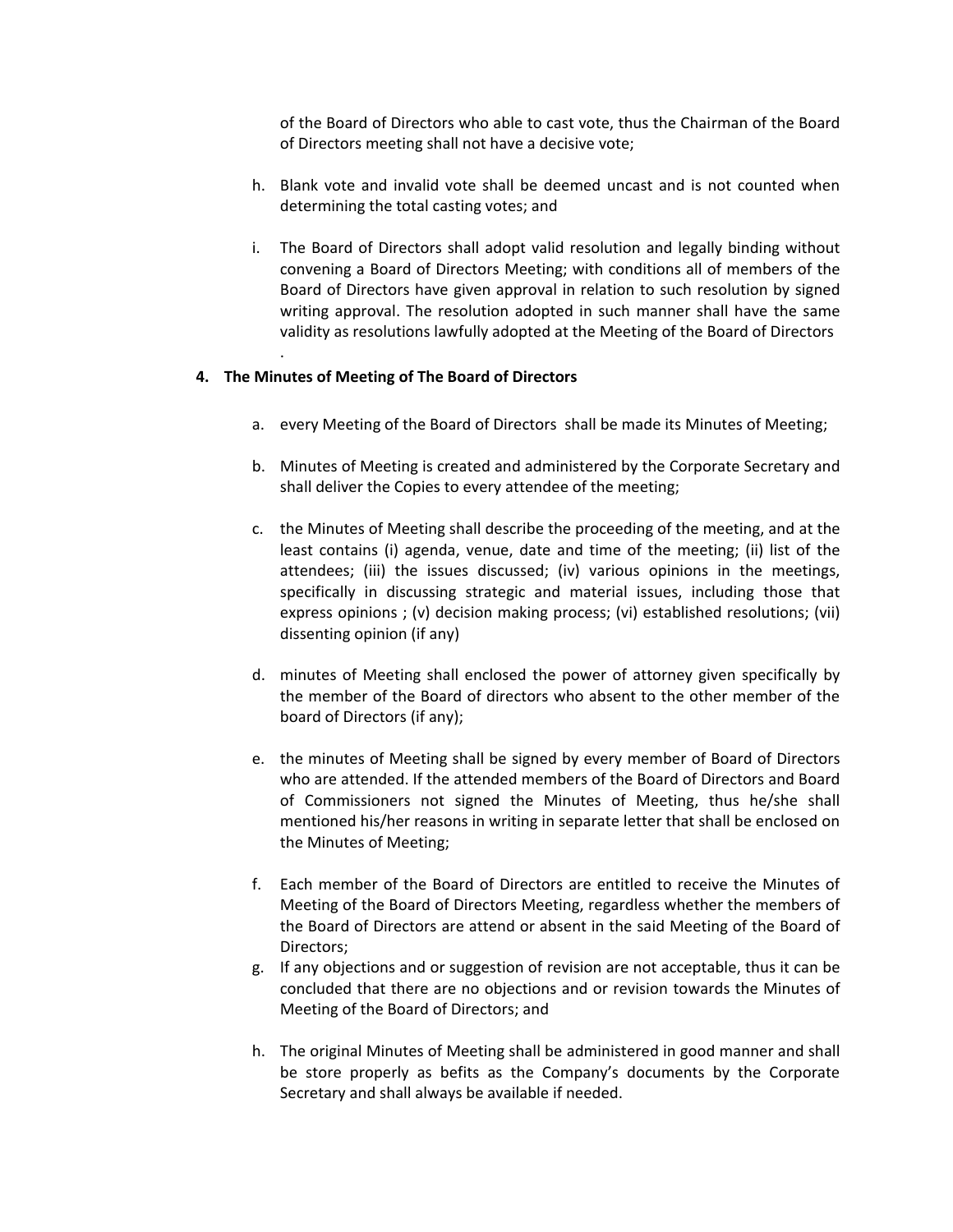#### **XIII. WORKING HOUR**

The working hour of the Board of Directors is a working hour where the Board of Directors attends and/or in particular day requires the Board of Directors presence in the office and carried their management function.

#### **XIV. ACCOUNTABILITY**

The Board of Directors shall submit an annual work plan of the Company together with the annual budget for the following financial year to the Board of Commissioners before the end of the current financial year, for review and approval of the Board of Commissioners.

The Board of Directors shall present an annual report of the Company, which have been approved by the Board of Commissioners to the annual GMS at the latest within a period of 6 (six) months after the end of the financial year.

#### **XV. EVALUATION OF THE PERFORMANCE, REMUNERATION AND SELF-ASSESSMENT**

- 1. Evaluation towards the Board of Directors performance shall be carried periodically by the Nomination and Remuneration Committee. The GMS shall may also authorize the Board of Commissioners to determine the remuneration for the members of the Board of Directors with due observance to the opinions of the Company's Nomination and Remuneration Committee.
- 2. The Board of Directors shall carry out collegially a Self-Assessment at least once a year. Self-Assessment has become one of the inputs for the Nomination & Remuneration Committee to evaluate the performance of the Board of Directors with due regard to the following benchmarks:
	- a. Implementation and realization of the Annual Work Plan; and
	- b. Application and implementation of good corporate governance.

## **XVI. ORIENTATION PROGRAM FOR NEW DIRECTOR**

Each newly elected Director shall participate in Orientation Program of the Company, covering among others Company's Value, the business of the Company & its group, Company's Good Corporate Governance and the roles and responsibilities of the Board of Commissioners and Board of Directors.